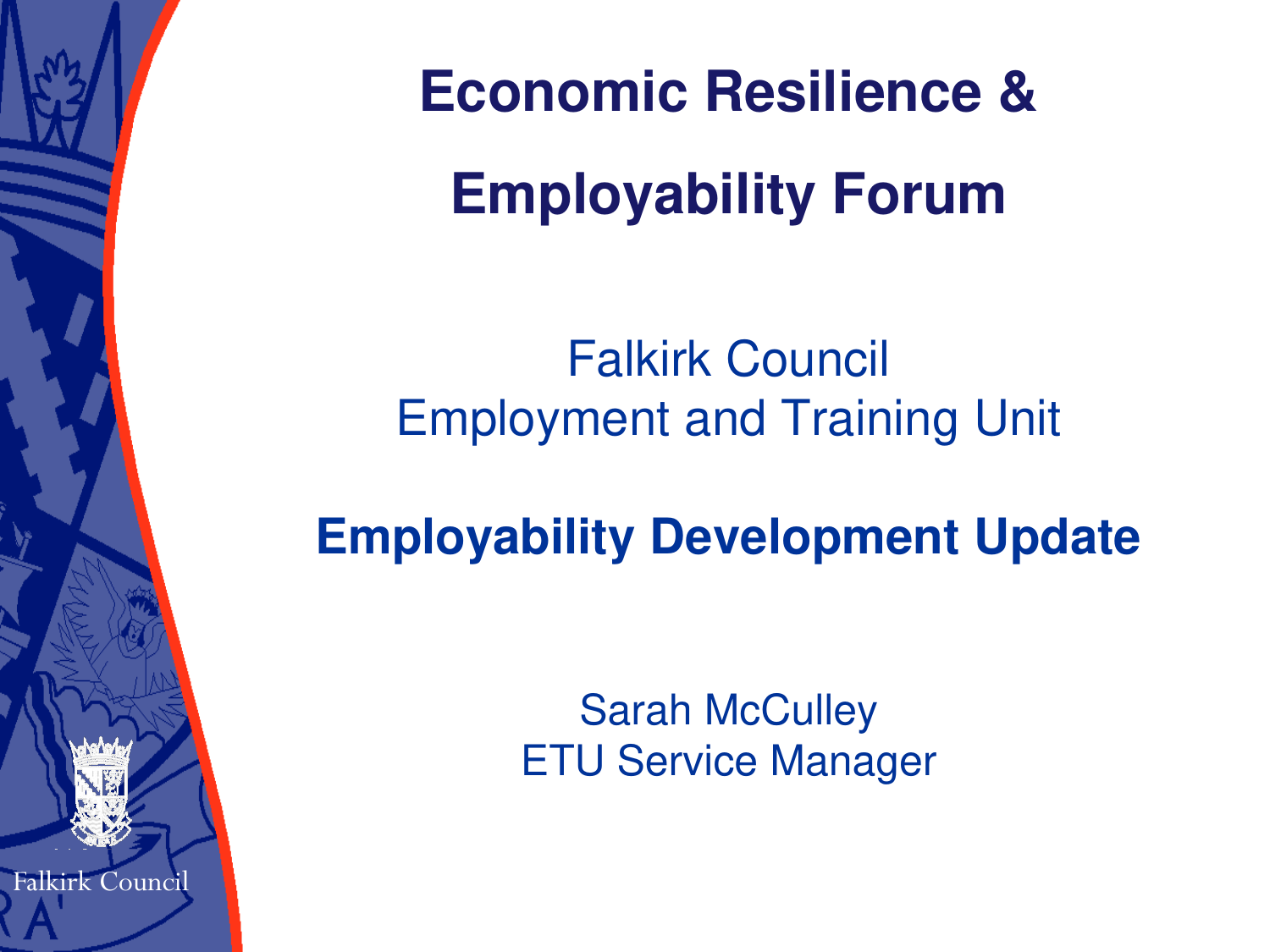

### **(YPG): Young Persons Guarantee**

- Every young person aged between 16 and 24 in Scotland will have the opportunity to take up a place at university or college, gain employment, work placement, training, apprenticeship or volunteering activity based on their own personal circumstances and ambitions.
- This will be delivered by a network of support in schools, colleges, universities ,employability services, apprenticeships or training programmes and third sector supports.

### **Falkirk Councils Approach**

- Investment in digital equipment and capacity building
- Delivery of blended skills development and training programmes
- Procurement of specialist support services
- Keyworker Support
- Graduate Programme
- Additional Supported Employment
- **Employer recruitment incentives**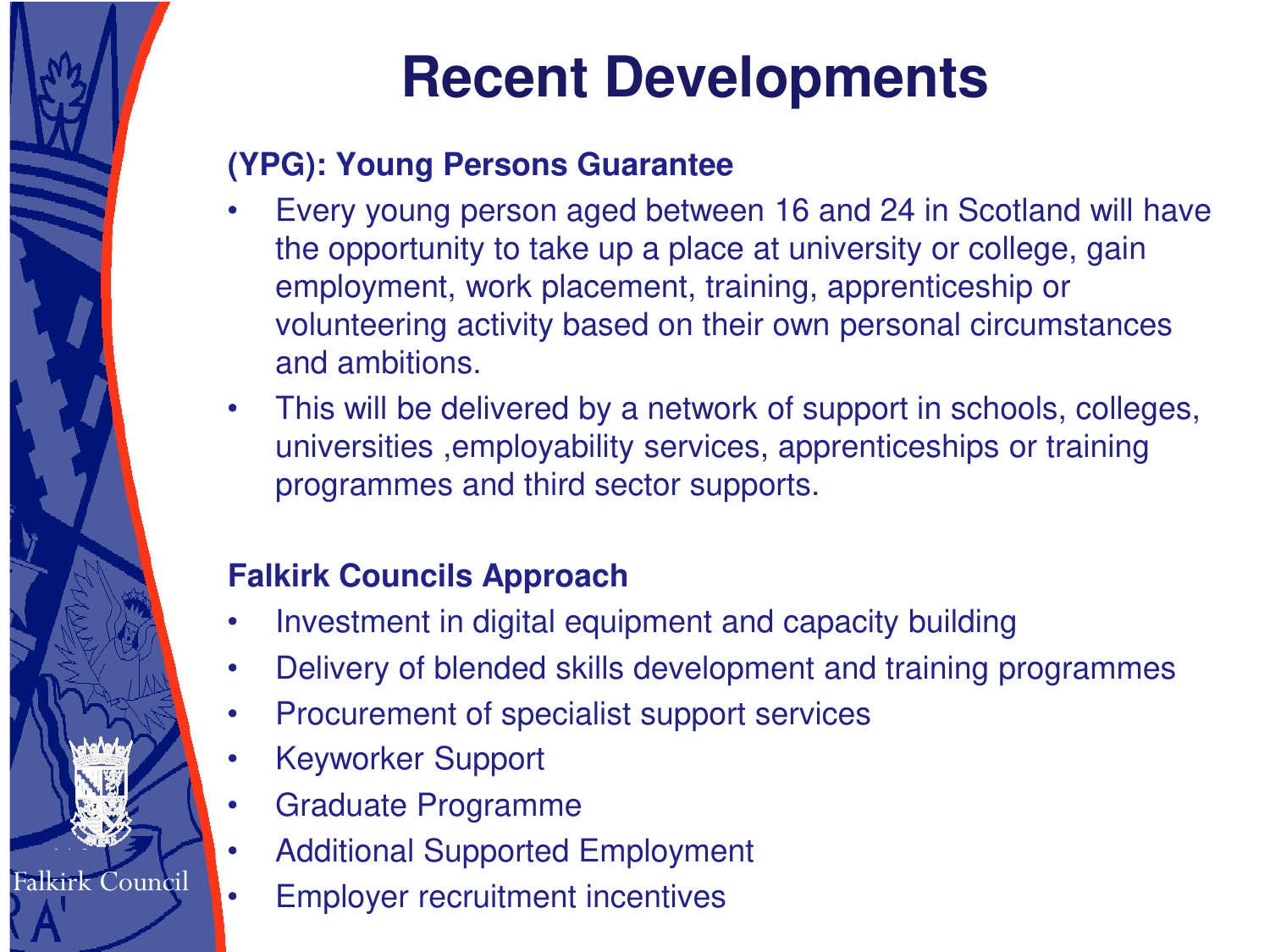

### **(PESF): Parental Employment Support Fund**

- Will provide intensive employability support for parents both in and out of work, helping to tackle in work poverty, and enhance links between local employability services and the expansion of Early Learning and Childcare in all 32 Local Authorities
- There are currently 6 priority groups with additional investment aligned to disabled parents and young parents

### **Falkirk Councils Approach**

- Delivery of blended skills development and training programmes
- Procurement of specialist support services
- Dedicated financial advice and debt management support
- Childcare support
- Keyworker support
- In Work qualifications and progression opportunities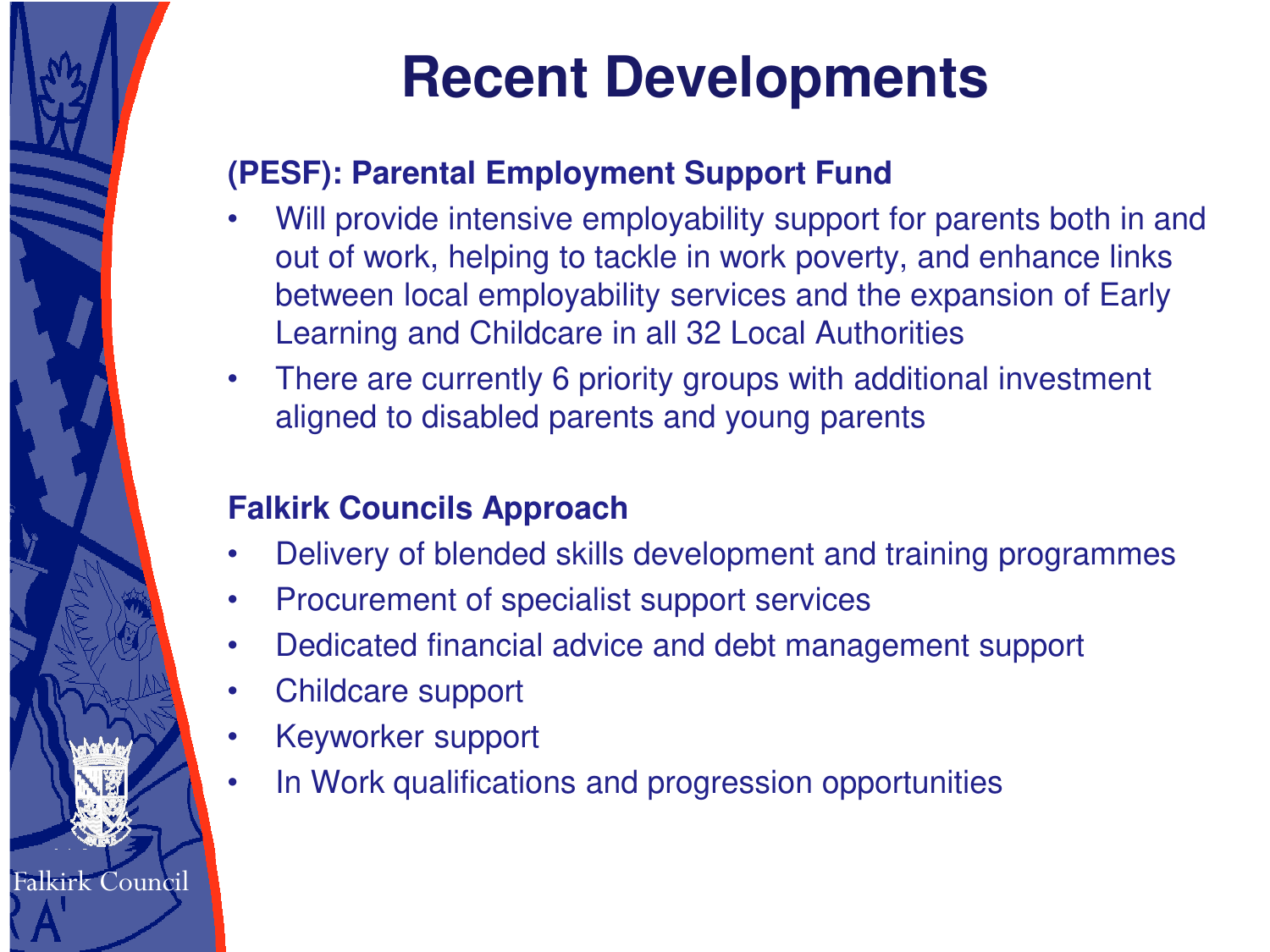

### **(NTTF): National Transitions Training Fund**

• Aims to tackle the rise in unemployment caused by Covid-19 by offering short sharp training opportunities for people to learn indemand skills

### **Falkirk Councils Approach**

- Assessment of needs
- Training programmes
- Keyworker support
- Employer Engagement and Job brokerage
- Ongoing in work support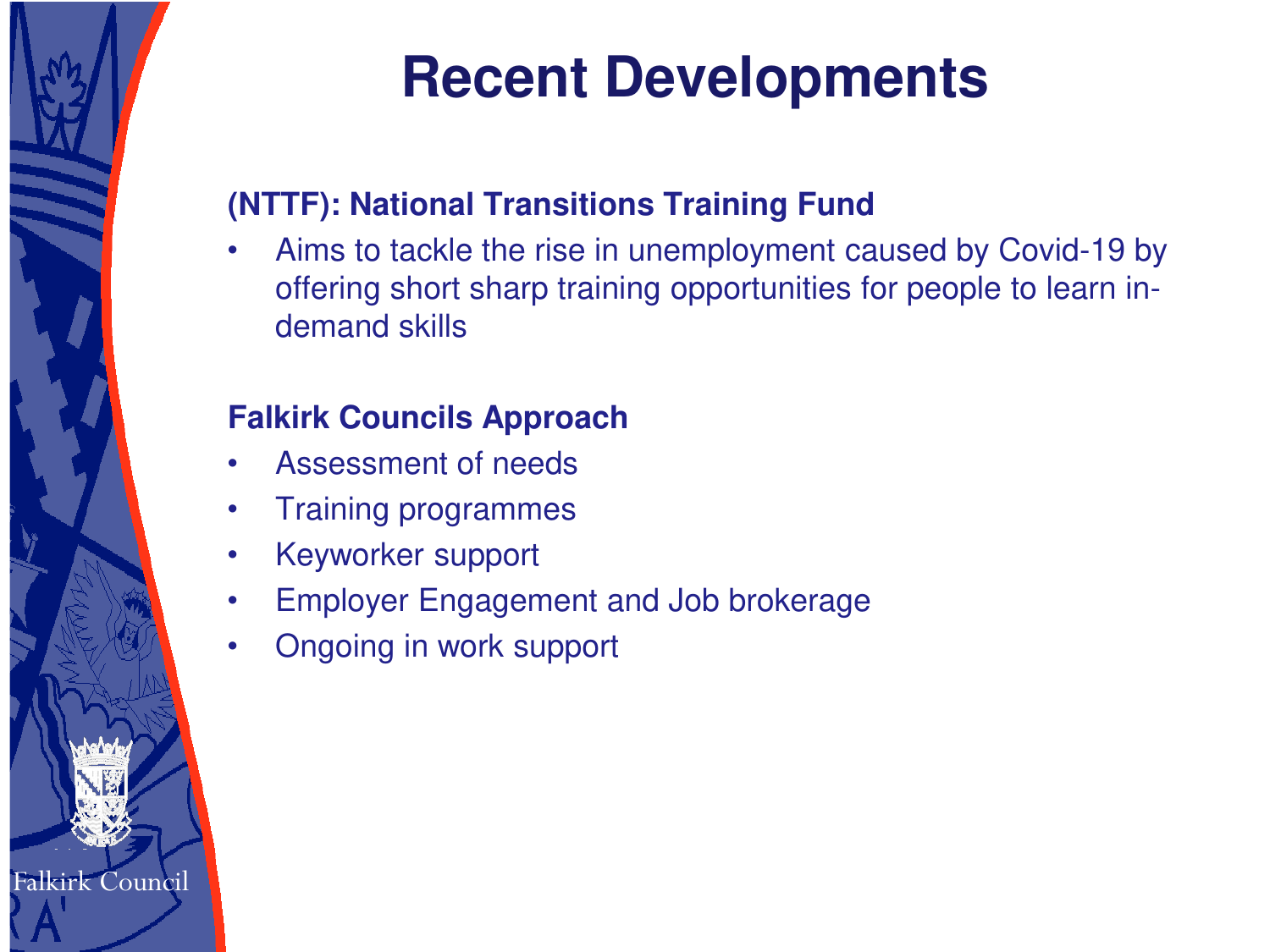

#### **Falkirk Council Economic Recovery Plan**

To help support the local economy recover from the devastating impact of COVID-19, providing a much needed boost for the local economy, in particular, support for businesses, employment and town centres.

### **Falkirk Councils Approach: Employability**

- Increased Employability Services Resources
- **Employer Recruitment Incentives**
- Increased Business Support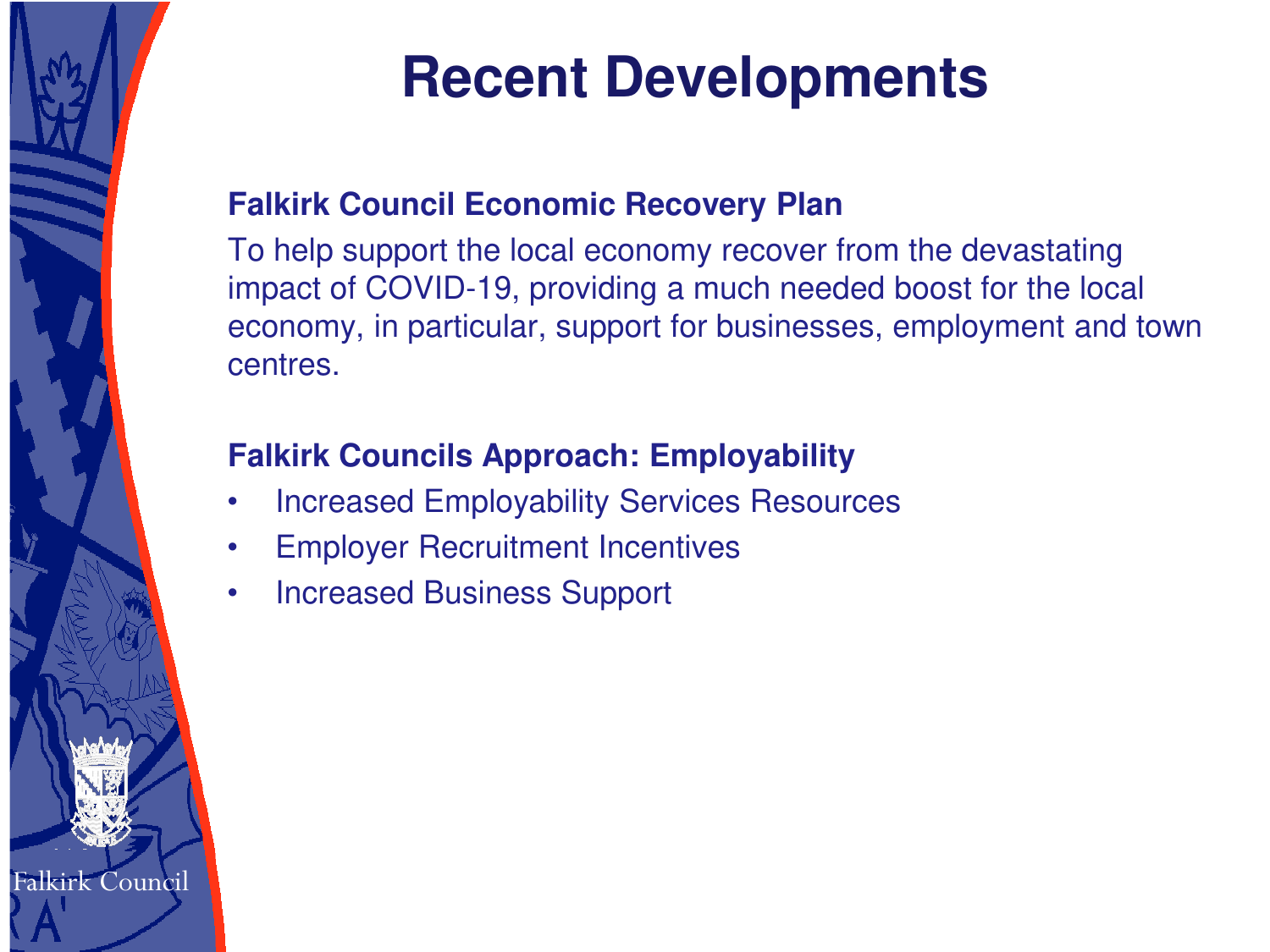# **Programme & Provision Overview**

- Young Persons Guarantee: 16-24 year olds
- Parental Employment Support Fund: Parents on low incomes, pre & in work development
- National Transitions Training Fund: Short, Sharp Training
- Employability Fund: Sector Based Training
- Modern Apprenticeship: Apprenticeship Programme
- Economic Recovery Plan: Growth and Investment
- Fair Start Scotland: Support to overcome barriers to Employment
- ESF & Supported Employment: Long Term unemployed with significant barriers
- DFN Project Search: Internship for young people with learning disabilities: In Partnership with FV College, NHS & SERCO)
- No One Left Behind: School Transitions and Wider all Age Support
- Kickstart: 16 24 years, 6 month funded job placements

Falkirk Council

• Employer Recruitment Incentives: Minimum 50% for 12 months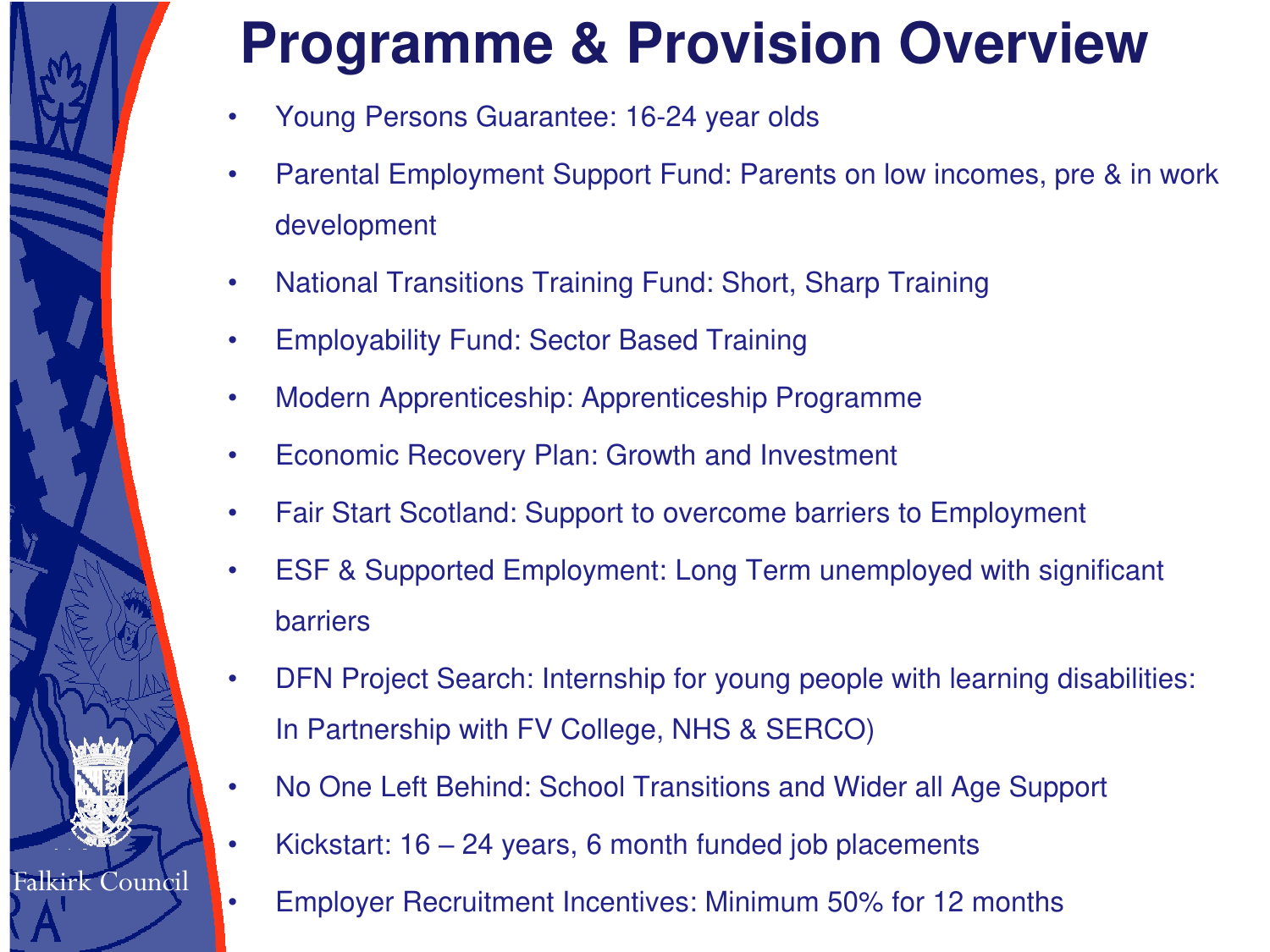# **The Participant Journey The Employability Pipeline**



**Employment & Training Unit** 

Falkirk Council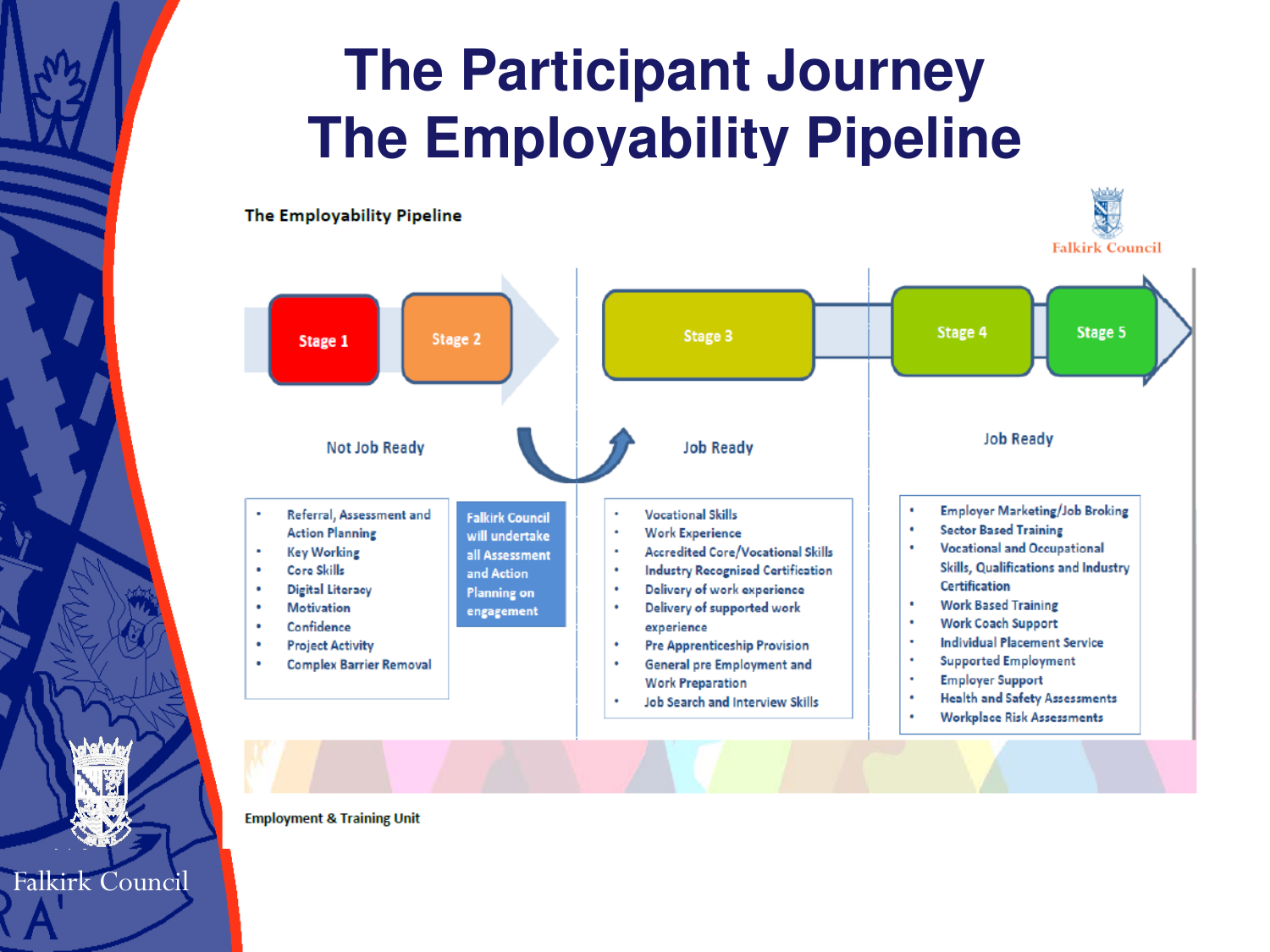

# **Third Sector Engagement**

**How can the third sector support employability provision and economic recovery?** 

- Referral pathways: support our reach in the local community and refer those looking for support
- Become an employer: discuss funded job creation programmes and employ a local person through our employer recruitment incentives
- Commissioning: Provide a valuable specialist service by joining our procurement framework
	- Support & Feedback: Engage in our feedback evaluations and talk about your experiences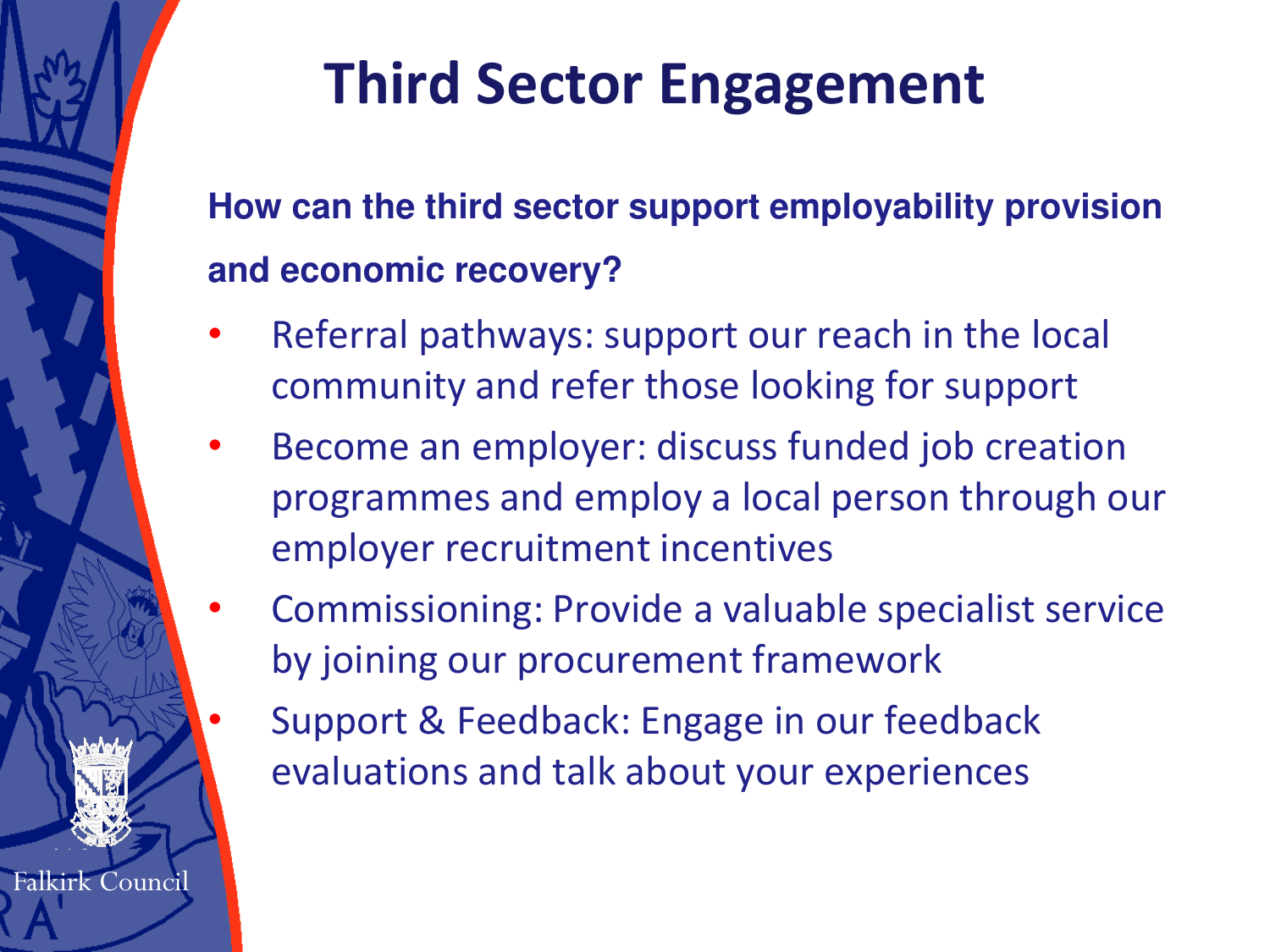

# **Contact the Employment and Training Unit**

**Phone:** 01324 504408

**E:mail:** etu@falkirk.gov.uk

### **Website:**

<https://www.falkirk.gov.uk/services/jobs-careers/find-a-job/>

### **Success Stories:**

[https://www.falkirk.gov.uk/services/jobs-careers/success](https://www.falkirk.gov.uk/services/jobs-careers/success-stories.aspx)stories.aspx